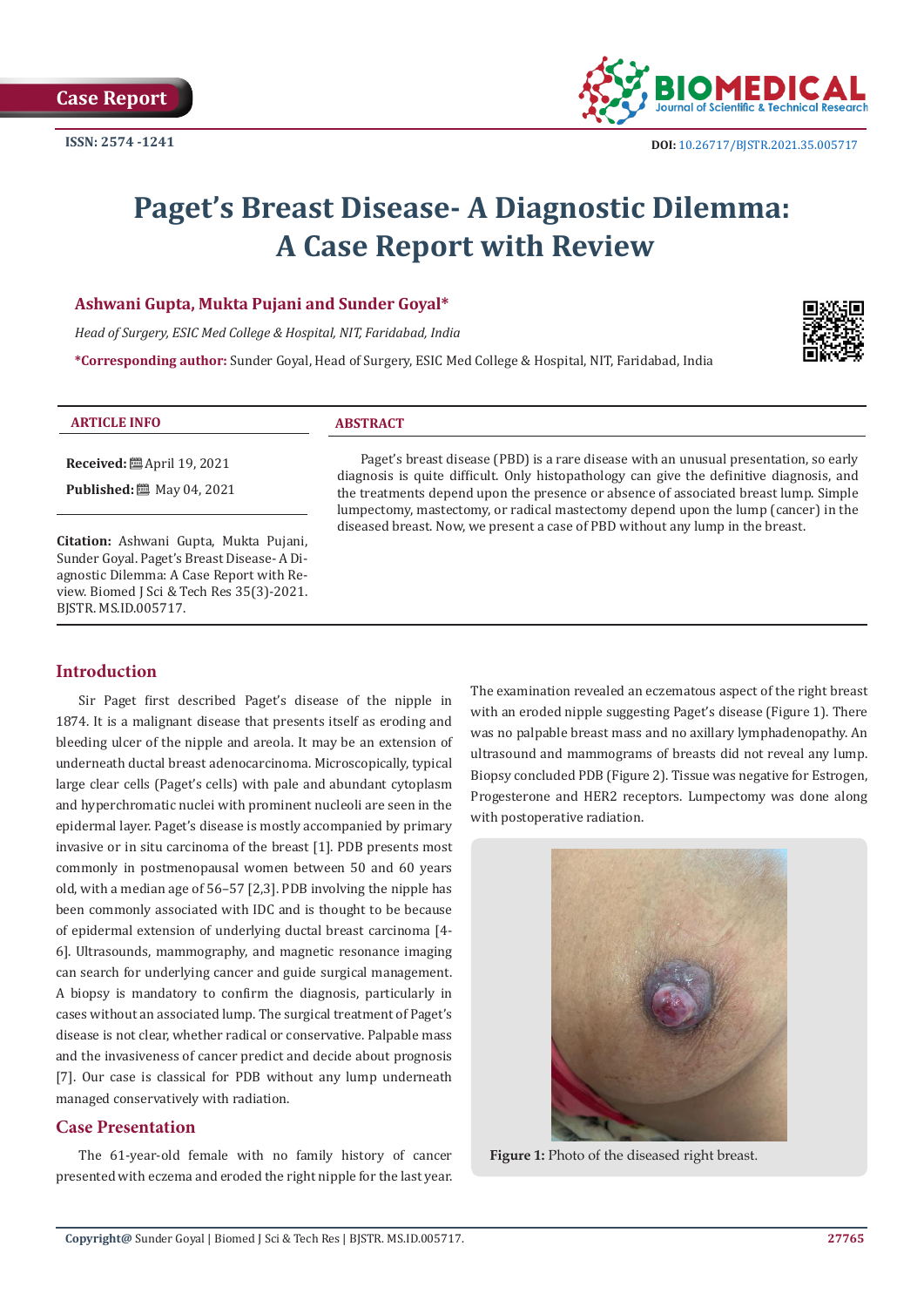

**Figure 2:** Histopathology slide of PBD.

## **Discussion**

The common age for PBD is about 50-70 years, but uncommon cases have been reported in their 20s. Paget's disease was reported in 1,874 by James Paget as an eczematous lesion of the nipple with or without an underlying lump. Paget's breast disease is a malignant disease that starts as eroding and bleeding ulcer of the nipple. It may be an extension of ductal breast adenocarcinoma. Histopathologically slide is full of large clear cells (Paget's cells) with pale and abundant cytoplasm and hyperchromatic nuclei with prominent nucleoli. The breast's primary invasive or in situ carcinoma may be associated with Paget's nipple disease [8]. Immunohistochemistry of Paget cells and underlying cancer may show a more aggressive, HER2-enriched, molecular subtype of breast cancer [9]. Paget's disease of the nipple develops slowly without any early symptom. Mostly it starts as an eczematous erythema oozing patch of one side nipple first and then slowly start involving and spread centrifugally to invade the areola and the adjacent skin. The colour of the skin changes from pink to red. Retraction, ulceration, or bleeding of the nipple occurs as the disease progress. Some women have a burning sensation, tingling, increased sensitivity, and pain in the disease's late-stage due to serious skin destruction. Lumps or masses in the same breast occur in more than 50% of the patients. The symptoms may wax and wane along with redness, oozing, crusting, and a nonhealing nipple sore.

Paget cells are characteristics of PBD. These cells are large cells with clear cytoplasm (clear halo) and eccentric, hyperchromic nuclei found throughout the epidermis [10]. There is disagreement about the source of these cells. It is unclear whether these cells arise from the breast's ductal system or result from in situ malignant transformations [10,11]. According to the widely accepted migratory theory, the ductal carcinoma in situ cells from the original tumour travel through milk ducts to the nipple and its surrounding skin. Cancer cells disturb the normal epithelial barrier, and extracellular fluid builds up on the skin's surface and cause the crusting of the areola skin [11]. Paget cells possess glandular cells' features and show positivity for HER2 oncogene. The exact mechanisms are not clear, but interactions between heregulin-alpha protein produced by nipple epidermal keratinocytes and HER2 on the tumour cells have been drawn in the chemotaxis.

## Staging

a) If underlying carcinoma is identified, staging is based on its features. The presence of Paget disease does not influence staging.

b) If no underlying carcinoma is identified, the stage is Tis (Paget's)

## **Diagnosis**

A nipple biopsy is essential for the diagnosis of PBD. Wedge biopsy is ideal (a blade is used to remove a small wedge of the nipple and eczematous skin). This is most informative as a good amount of tissue is available. Most people who have PBD also have one or more tumours inside the same breast. In addition to a nipple biopsy, a clinical breast exam breast is carried out to check for lumps or other breast changes. About 50 per cent of patients with PBDs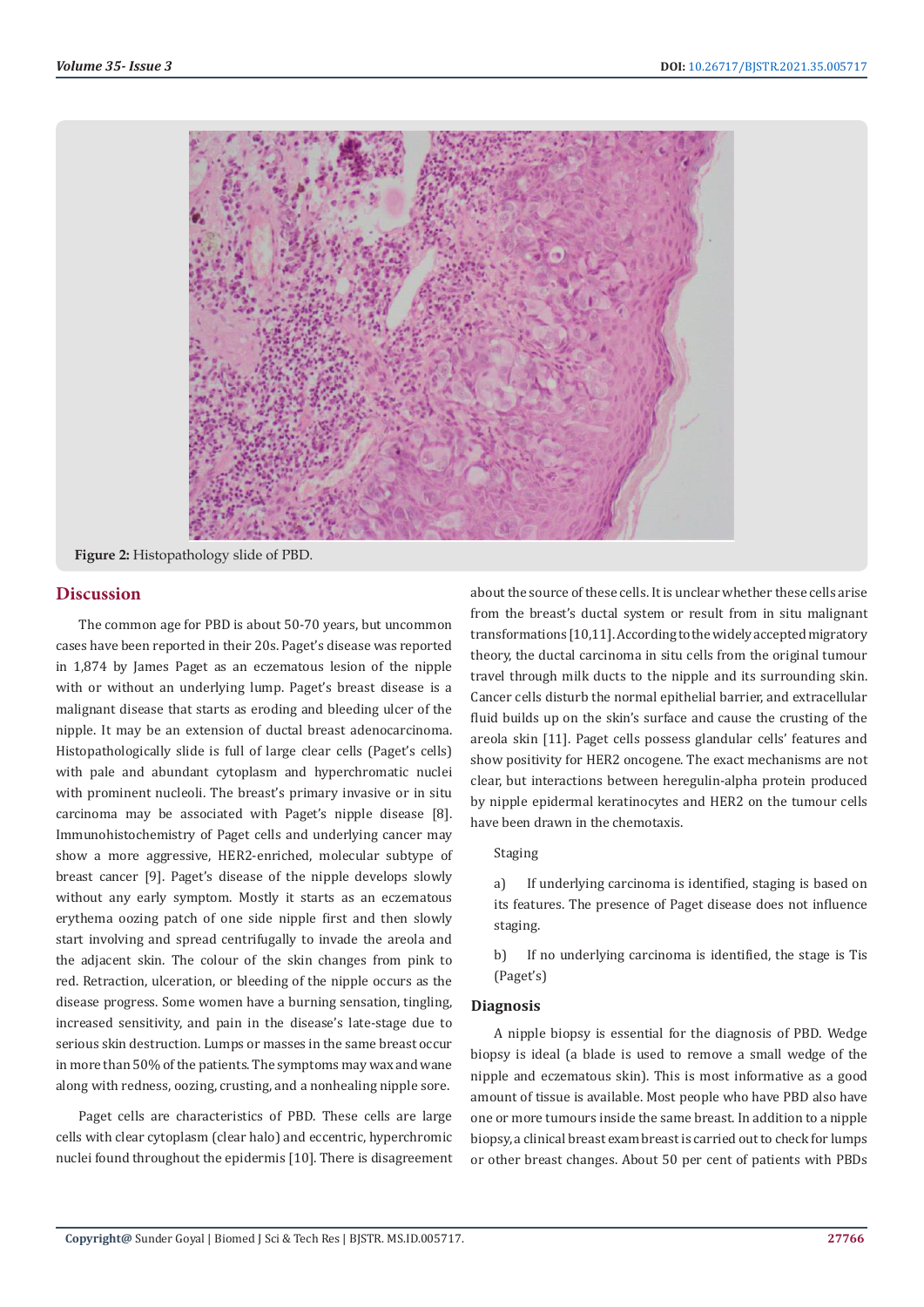have an associated breast lump that can be felt in a clinical breast exam. An ultrasound exam, or mammogram, or magnetic resonance imaging scan is mandatory in cases with a palpable lump in the breast [12]. Mammogram is normal in patients with only nipple changes without a clinically palpable mass, as in our case [3,6,13]. The immunohistochemistry is essential to distinguish Paget cells from other cell types like Toker cells which are normally present and can be difficult to distinguish from Paget's disease [14]. CD138 and p53 are used as positive in Paget's disease and negative in normally present Toker cells. Also, Paget cells stain positive for CK7 in >90% of the cases. Likewise, GATA3 and HER-2 are expressed in around 90% of the cases and are used for confirmation, including CK7 negative Paget disease [15].

Our case highlights the importance of histologic examination via incisional or deep punch biopsy to confirm PDB diagnosis, regardless of a prior normal mammogram or breast ultrasound. Most patients with PBD without a palpable mass will have a normal mammogram as in our case [3,6,13]. The mammography is useful and sensitive to detect underlying carcinoma associated with PDB [2,13]. Magnetic resonance imaging (MRI) is highly sensitive for detecting breast cancer, especially in patients with a normal mammogram [2]. However, negative radiological studies alone cannot rule out PDB in a patient presenting with cutaneous nipple changes. The nipple changes should be correlated with biopsy and clinical findings to establish a PDB diagnosis. A punch or wedge biopsy of the nipple should be performed to take a full thickness of the nipple and areola to ascertain the diagnosis. Usually, a shave biopsy of the nipple is inadequate tissue to establish the diagnosis. A repeat biopsy or excision of the nipple may be necessary if the tissue sample is inadequate during first biopsy [2].

#### **Treatment**

Till recently, mastectomy with or without the removal of axillary lymph nodes on the same side was looked upon as the standard surgery for PBD. Most patients were associated with tumours inside the same breast [16,17]. Even if only one tumour was present, that tumour could be located several centimetres away from the nipple and areola. It would not be removed by surgery on the nipple and areola alone [16,17]. However, in patients with PBD without a lump with negative mammograms, breast-conservative surgery (BCS) followed by whole breast radiation therapy may be the treatment of choice. Breast conservative surgery is a harmless substitute for mastectomy. Its necessity is clear surgical margins and postoperative adjuvant radiotherapy. When BCS is considered, it is mandatory to exclude breast cancer preoperatively by clinical, radiological and histopathological examination [13,16,17]. In patients with PBD with a breast tumour- a mastectomy with sentinel lymph node biopsy should be done to find spread in axillary lymph nodes. Axillary clearance is done if the sentinel node is positive [18,19]. Adjuvant therapy, consisting of chemotherapy and/or hormonal therapy, may also be advocated depending upon the stage, positive lymph nodes, estrogen and progesterone receptors in tissue and HER2 protein expression in the tumour cells.

#### **Prognosis**

The prognosis of PBD depends upon the following factors:

a) Whether a tumour is present in the affected breast or no tumour on clinical and radiological examination

b) If one or more tumours are present in the affected breast, whether those tumours are DIC in situ or invasive breast cancer.

c) The stage of that cancer is the case of invasive breast carcinoma [16,20,21].

#### **Conclusion**

Diagnosis of PBD in the early stage is a diagnostic dilemma. It is uncommon breast cancer which is mostly accompanied by breast cancer. In PBD cases with normal ultrasound and mammogram, a wedge biopsy of the nipple is essential to establish the diagnosis. Management of PBD depends upon the presence or absence of an underneath lump. Patients with Paget's disease are candidates for breast conservation with appropriate preoperative investigations. Surgical consequences are equal to those of mastectomy if free surgical margins are achieved and postoperative adjuvant radiotherapy.

## **References**

- 1. [Dubar S, Boukrid M, Bouquetde Joliniere J, Guillou L, Vo QD, Major A,](https://pubmed.ncbi.nlm.nih.gov/29109950/) [et al. \(2017\) Paget's Breast Disease: A Case Report and Review of the](https://pubmed.ncbi.nlm.nih.gov/29109950/) [Literature. Front Surg 4: 51.](https://pubmed.ncbi.nlm.nih.gov/29109950/)
- 2. [Karakas C \(2011\) Paget's disease of the breast. Journal of Carcinogenesis](https://www.ncbi.nlm.nih.gov/pmc/articles/PMC3263015/) [10: 31.](https://www.ncbi.nlm.nih.gov/pmc/articles/PMC3263015/)
- 3. [Wong G, Drost L, Yee C, Lam E, McKenzie E, et al. \(2019\) Are we properly](https://search.proquest.com/openview/46eb804a06c2f72c7a0dbf8b05d46e3f/1?pq-origsite=gscholar&cbl=2034829) [diagnosing and treating Paget's disease of the breast? A case series.](https://search.proquest.com/openview/46eb804a06c2f72c7a0dbf8b05d46e3f/1?pq-origsite=gscholar&cbl=2034829) [Journal of Pain Management 12\(2\): 169-172.](https://search.proquest.com/openview/46eb804a06c2f72c7a0dbf8b05d46e3f/1?pq-origsite=gscholar&cbl=2034829)
- 4. [Challa VR, Deshmane V \(2015\) Challenges in diagnosing and managing](https://pubmed.ncbi.nlm.nih.gov/27011515/) [Paget's disease of the breast-A retrospective study. Indian Journal of](https://pubmed.ncbi.nlm.nih.gov/27011515/) [Surgery 77\(Suppl. 3\): 1083-1087.](https://pubmed.ncbi.nlm.nih.gov/27011515/)
- 5. [Ackerman L, Rosai J, Goldblum J, Lamps L, McKenney J, et al. \(2018\)](https://www.elsevier.com/books/rosai-and-ackermans-surgical-pathology-2-volume-set/goldblum/978-0-323-26339-9) [Rosai and Ackerman's surgical pathology \(11](https://www.elsevier.com/books/rosai-and-ackermans-surgical-pathology-2-volume-set/goldblum/978-0-323-26339-9)th Edn.), Philadelphia, PA: [Elsevier.](https://www.elsevier.com/books/rosai-and-ackermans-surgical-pathology-2-volume-set/goldblum/978-0-323-26339-9)
- 6. [Aguayo-Carreras P, Bonilla-Garc](https://pubmed.ncbi.nlm.nih.gov/29372097/)ía L, Pérez-López I, Cuenca-Barrales C, Tercedor-Sá[nchez J, et al. \(2017\) Paget's disease of the breast: A](https://pubmed.ncbi.nlm.nih.gov/29372097/) [dangerous imitator of eczema. Sultan Qaboos University Medical Journal](https://pubmed.ncbi.nlm.nih.gov/29372097/) [17\(4\): e487-e488.](https://pubmed.ncbi.nlm.nih.gov/29372097/)
- 7. [Bolognia J, Schaffer J V, Cerroni L \(2018\) Dermatology \(](https://www.elsevier.com/books/pediatric-dermatology/schachner/978-0-7234-3540-2)4<sup>th</sup> Edn.), [Elsevier.](https://www.elsevier.com/books/pediatric-dermatology/schachner/978-0-7234-3540-2)
- 8. [Brickley, Sylvana A. Mercurio, Mary Gail \(2020\) Paget's Disease of the](https://insights.ovid.com/dermatology-nurses-association/jdna/2020/05/000/paget-disease-breast-presenting-nipple-ulceration/4/01412499) [Breast Presenting as Nipple Ulceration with Normal Mammogram.](https://insights.ovid.com/dermatology-nurses-association/jdna/2020/05/000/paget-disease-breast-presenting-nipple-ulceration/4/01412499) [Journal of the Dermatology Nurses' Association: 5/6 2020 -12\(3\): 121-](https://insights.ovid.com/dermatology-nurses-association/jdna/2020/05/000/paget-disease-breast-presenting-nipple-ulceration/4/01412499) [123.](https://insights.ovid.com/dermatology-nurses-association/jdna/2020/05/000/paget-disease-breast-presenting-nipple-ulceration/4/01412499)
- 9. Alvero R (2017) Paget's disease of the breast. Ferri's Clinical Advisor 2017. Philadelphia: Elsevier Health Sciences, pp. 915.